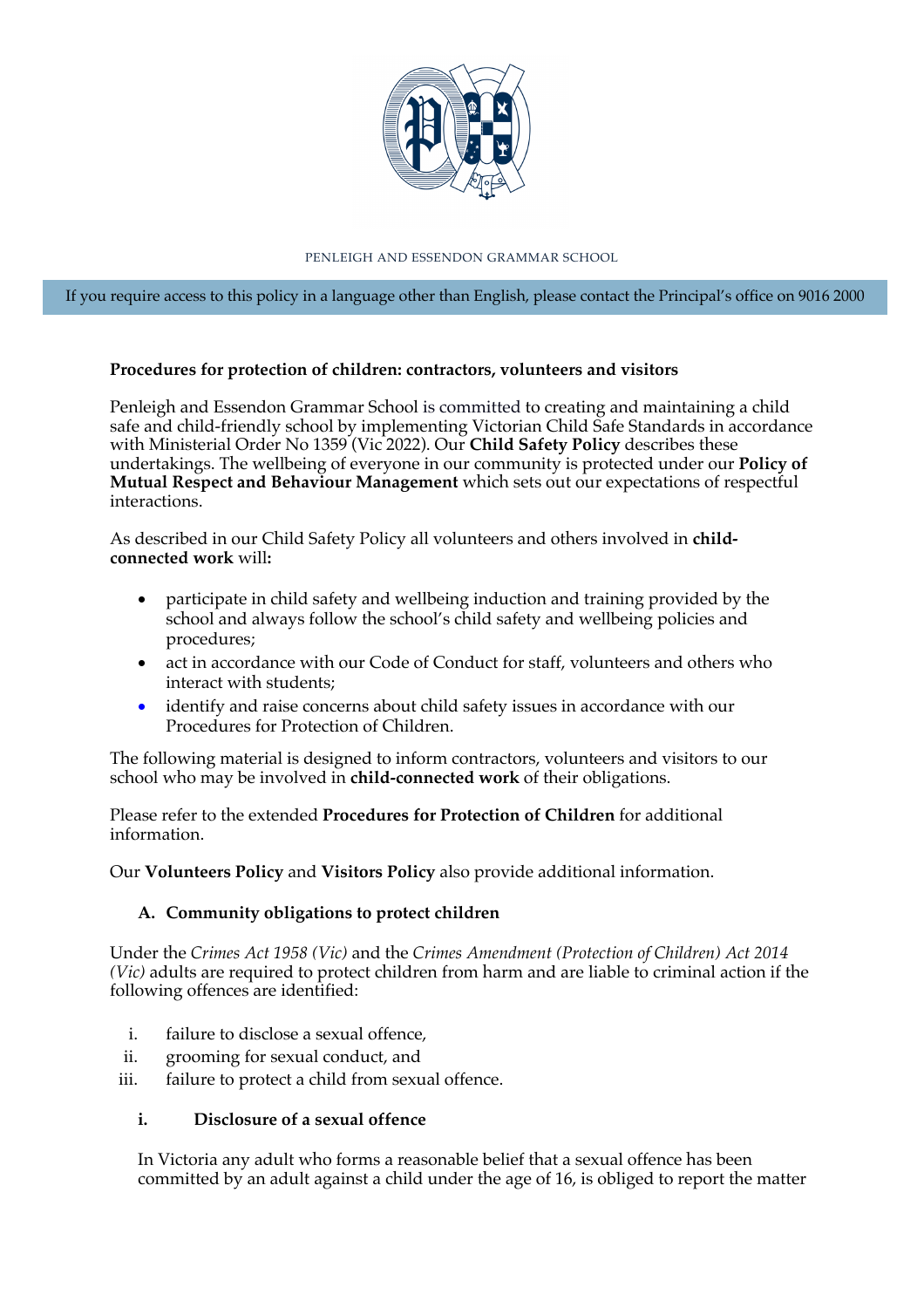to Victoria Police or contacting the local police station as soon as it is practicable to do so unless the person has a reasonable excuse for not doing so.

- To assist anyone associated with our school community to do this, any adult who suspects that a child is in need of protection should inform their supervisor, the Head of Section, Vice Principal or Principal of their concerns.
- In circumstances where a report has NOT already been made to Child Protection by school authorities, a report should be made to Victoria Police on 000 or Moonee Ponds Police Station on 9373 5200.

### **ii. Protection from grooming for sexual conduct of a child under the age of 16 years**

Grooming targets predatory conduct undertaken to prepare a child for sexual activity at a later time. Grooming can be conducted in person or online, for example via social media, web forums and emails. It may also consist of communication with another person having care, supervision or authority over the child who is the intended victim of the sexual offence.

Any member of the school community aged 18 or over who becomes aware of grooming behaviour conducted by a person aged 18 or over should notify the Principal and/or the police immediately.

### **iii. Protection of a child from criminal sexual abuse**

Any person who knows of a substantial risk that a child will become a victim of a sexual offence should notify the Principal as soon as is reasonably practicable.

- The Principal will remove the accused person from any child-related role pending an investigation.
- The person making the allegation is free to report to the appropriate authorities if they are not satisfied by the conclusion reached by the school's investigation of the incident.

#### Refer to Appendix 1: **Four Critical Actions for Schools**

#### **B. Reportable conduct**

Schools have obligations to report allegations of child abuse and misconduct involving children, against workers or volunteers, to the Commission for Children and Young People (CCYP).

- **Reportable conduct** might include sexual misconduct or offences, grooming, sexting, inappropriate physical contact with a child or other conduct that crosses professional boundaries concerning children.
- Inform the Principal of any allegation of child abuse or misconduct towards children made against any person associated with the school: worker, volunteer or student 18 years or over.
- The Principal is required to manage any information provided in a confidential and secure manner and to report the outcomes of the investigation undertaken by the school to the Commission for Children and Young People.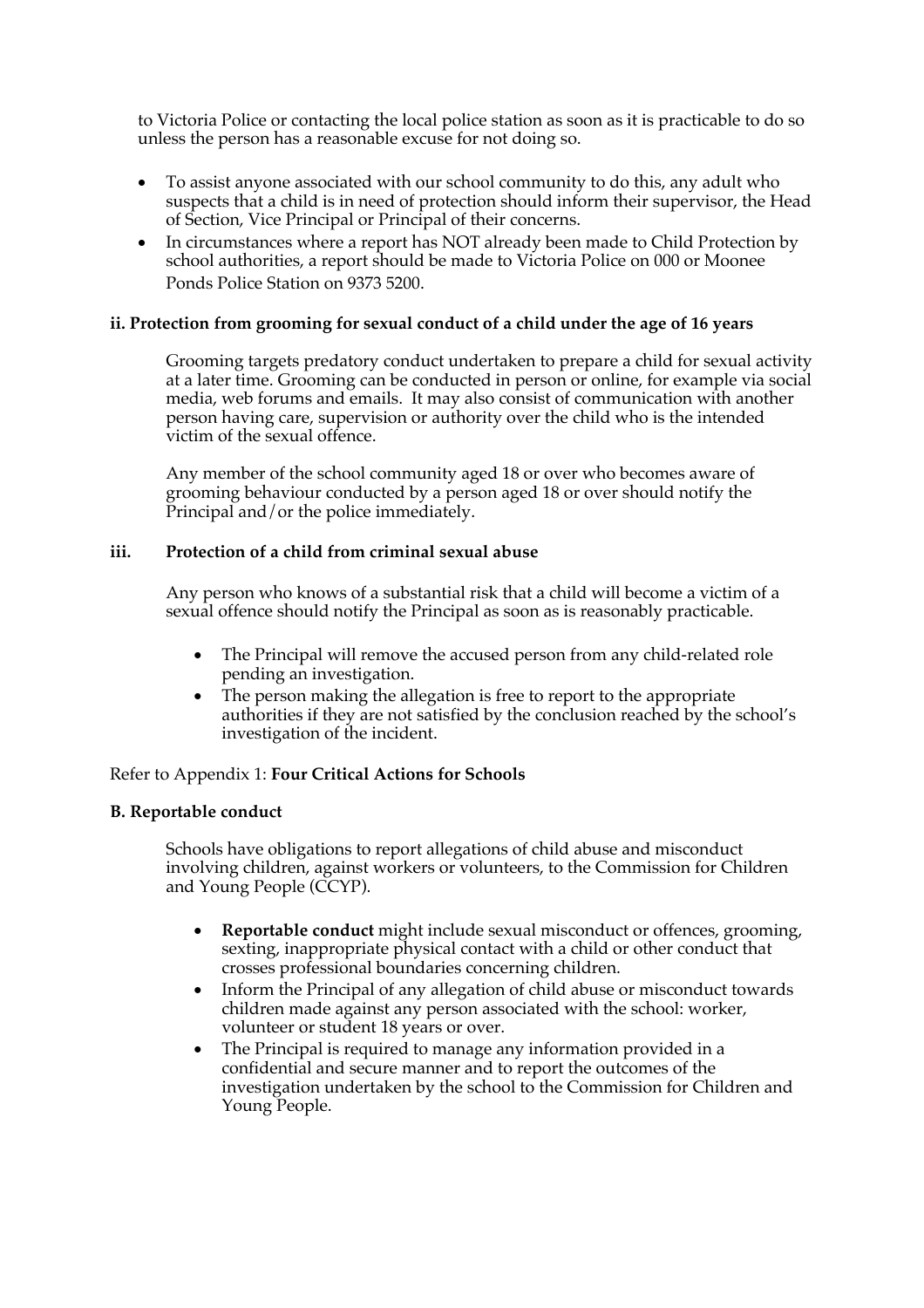### **Keeping records**

Schools are accountable for collection, disclosure, storage and disposal of personal records in a responsible manner. Our **Privacy Policy** sets out the manner in which we collect, use, disclose and manage personal information.

- If an incident is suspected you are encouraged to make notes to be shared when the incident is reported. These should be passed on to the Principal, Vice Principal or Head of Section for storage in a confidential manner.
- Any records of an incident are confidential and should be shared only with school authorities and the Police.
- Students may wish to access their records in the future and any notes about the incident should be written with that in mind.
- The school has information sharing arrangements under the Child Information Sharing Scheme or Family Violence Information Sharing Scheme so that information about an event may be shared with family services and other member bodies.

# **Further information**

### *a. Forming a belief that a sexual offence has been committed*

A 'reasonable belief' is formed if a reasonable person in the same position would have formed the belief on the same grounds.

For example, a 'reasonable belief' might be formed when:

- an incident in which a child has been at risk of being abused is witnessed;
- signs of sexual abuse having occurred are observed;
- a child states that they have been sexually abused;
- a child states that they know someone who has been sexually abused (sometimes the child may be talking about themselves);
- someone who knows a child states that the child has been sexually abused;
- signs of sexual abuse led to a belief that the child has been sexually abused.

# *b. Failure to disclose is a criminal offence*

Failure to disclose a reasonable belief of physical or sexual abuse against a child is a criminal offence. A person will not be guilty of the offence if they have a reasonable excuse for not disclosing the information. A reasonable excuse includes:

- the informant holds a reasonable fear for their own or another person's safety (other than the perpetrator);
- a reasonable belief exists that the information has already been reported to Victoria Police or Child Protection authorities and the person has no new information to add to the disclosure;
- the information is disclosed in confidence to a counsellor or registered medical practitioner;
- the victim is 16 years or older and requests confidentiality;
- the informant is a child when they form a reasonable belief;
- the information would be privileged;
- the information is in the public domain.
- •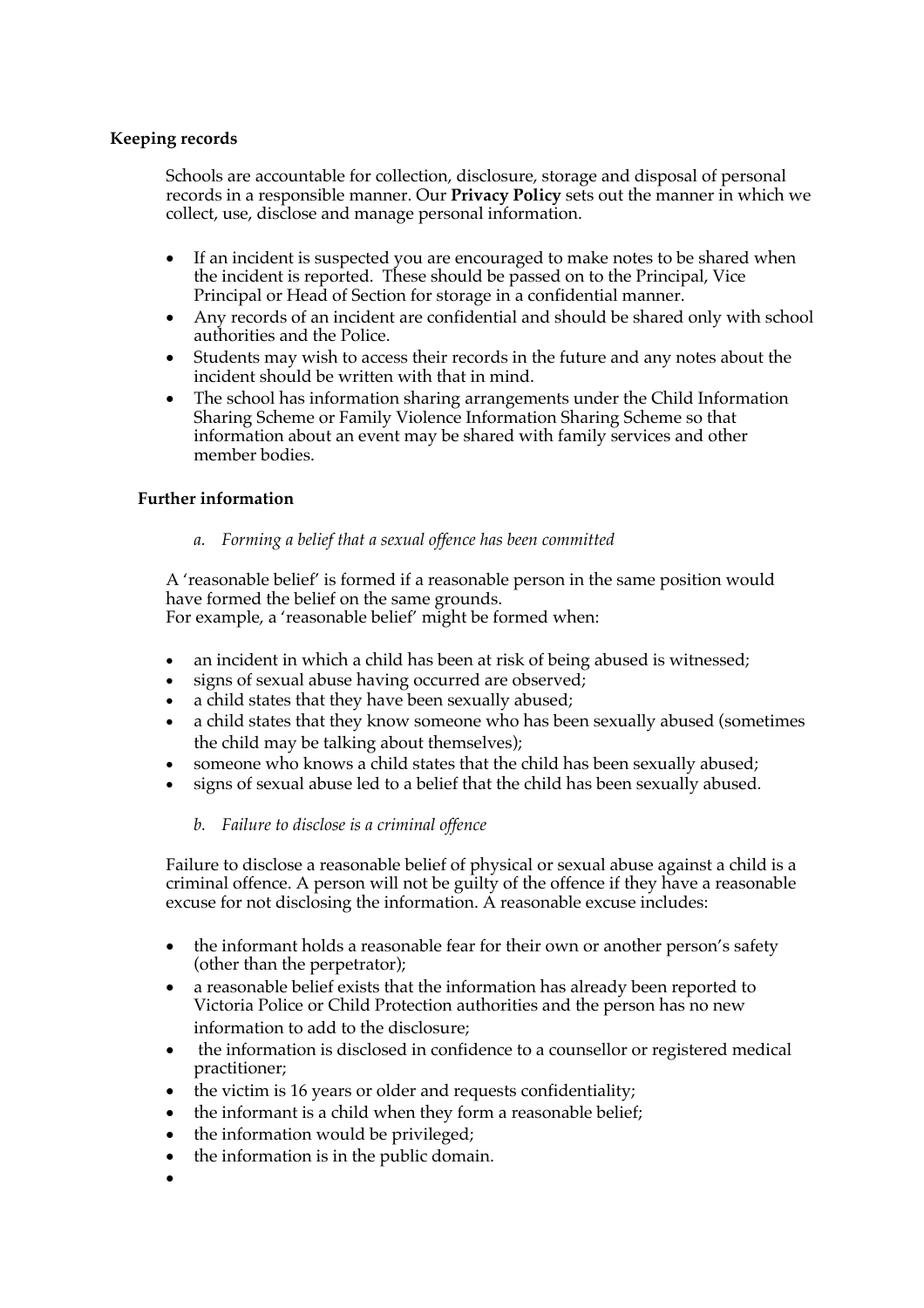# **Definitions**

# **1. Reportable conduct**

Reportable Conduct is defined as:

- a sexual offence, sexual misconduct or physical violence committed against, with or in the presence of a child;
- behaviour causing significant emotional or psychological harm to a child;
- significant neglect of a child, or misconduct involving any of the above.

Source: [Child Wellbeing and Safety Act 2005](https://content.legislation.vic.gov.au/sites/default/files/2021-11/05-83aa034%20authorised.PDF) (Vic.)

*2. Child-connected work***:** work performed by an adult in a school environment (including online) when children are present or reasonably expected to be present. Occasional direct or indirect contact with children that is incidental to the work may occur.

Note: Schools may choose to require suitability checks (including Working with Children clearance) for visitors and volunteers engaging in child-connected work.

Source: [Ministerial Order](https://www.education.vic.gov.au/Documents/about/programs/health/protect/Ministerial_Order.pdf) 1359

### **Four Critical Actions for Schools**



**Related Policies** 

• Child Safety Policy